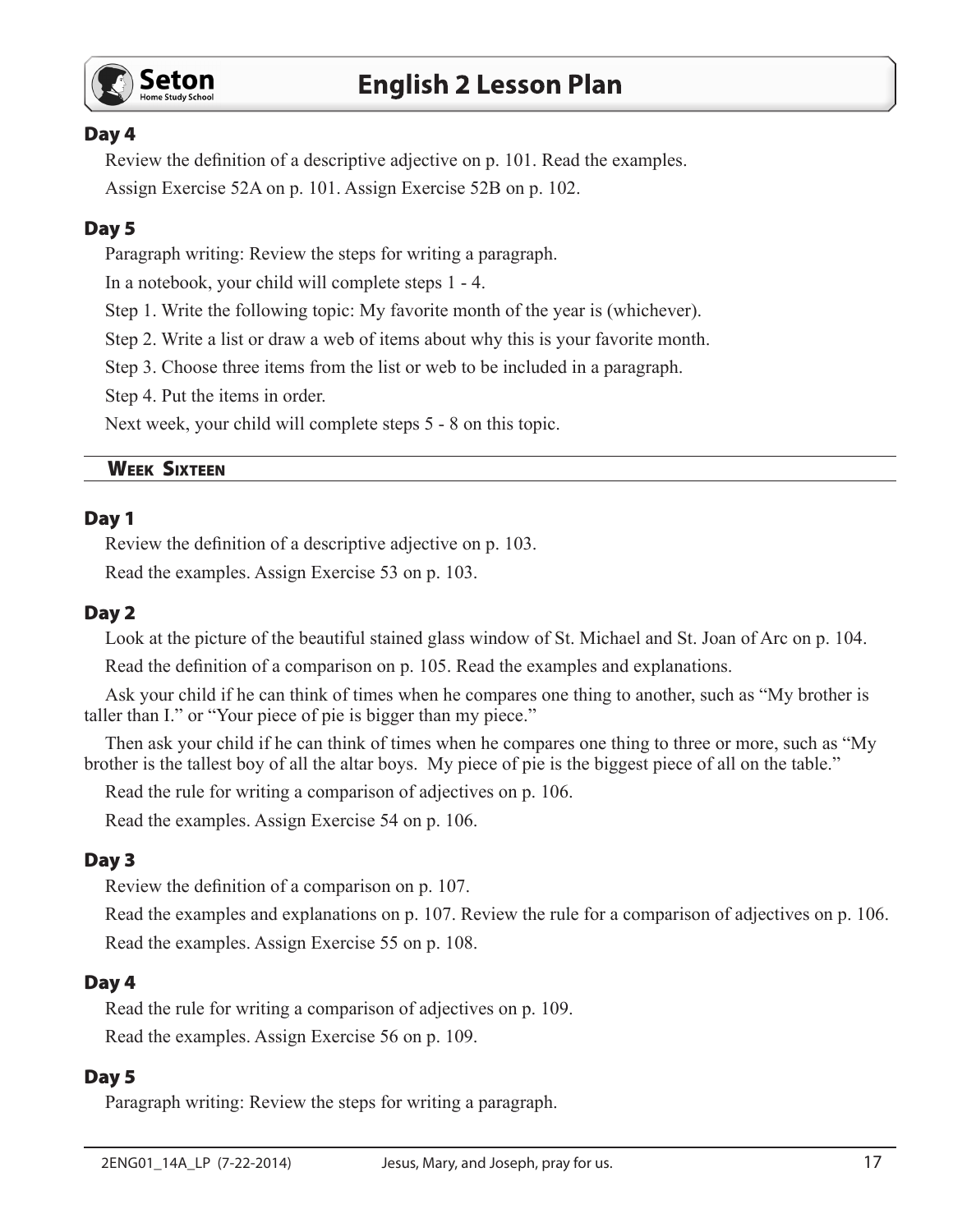

## **English 2 Lesson Plan**

Last week, in his notebook, your child wrote steps 1 - 4 about the topic "My favorite month of the year." Review steps 1 - 4 in the notebook. Today, your child will complete steps 5 - 8.

Step 5. Write this beginning sentence in the notebook:

*My favorite month of the year is* (child fills in the month).

Remind your child to indent the beginning sentence.

Step 6. Use the list or web with the items in order. Follow the order of the items, and write one middle sentence for each item. Your child will write three middle sentences.

Step 7. Your child will write an ending sentence.

Step 8. Give the paragraph a title.

## Week Seventeen

## Day 1

Review the definition of comparison of adjectives on p. 110.

The irregular formation of adjectives in this lesson must be studied and memorized. Read the examples.

Write each of the nine adjectives on separate index cards. Place them face down on a table. Tell your child to pick a card. If he picks the card "better" then he tells you, "good, better, best." Continue the drill until he knows the comparison of the irregular adjectives.

Assign Exercise 57A on p. 111.

## Day 2

Review the comparison of irregular adjectives on p. 110. Assign Exercise 57B on p. 111.

## Day 3

Read the definition of an adjective and articles on p. 112.

Read the examples and explanations. Assign Exercise 58 on p. 112.

## Day 4

Review the definition of an adjective on p. 113. Read the examples and explanations. Assign Exercise 59 on p. 113.

## Day 5

Review adjectives in the chapter. Assign Exercise 60A on p. 114. Assign Exercise 60B on p. 114.

## Week Eighteen

## Day 1

Review adjectives in the chapter. Assign Exercise 60C on p. 115. Assign Exercise 60D on p. 116.

## Day 2

Review nouns, pronouns and adjectives. Assign Exercise 61A on p. 117.